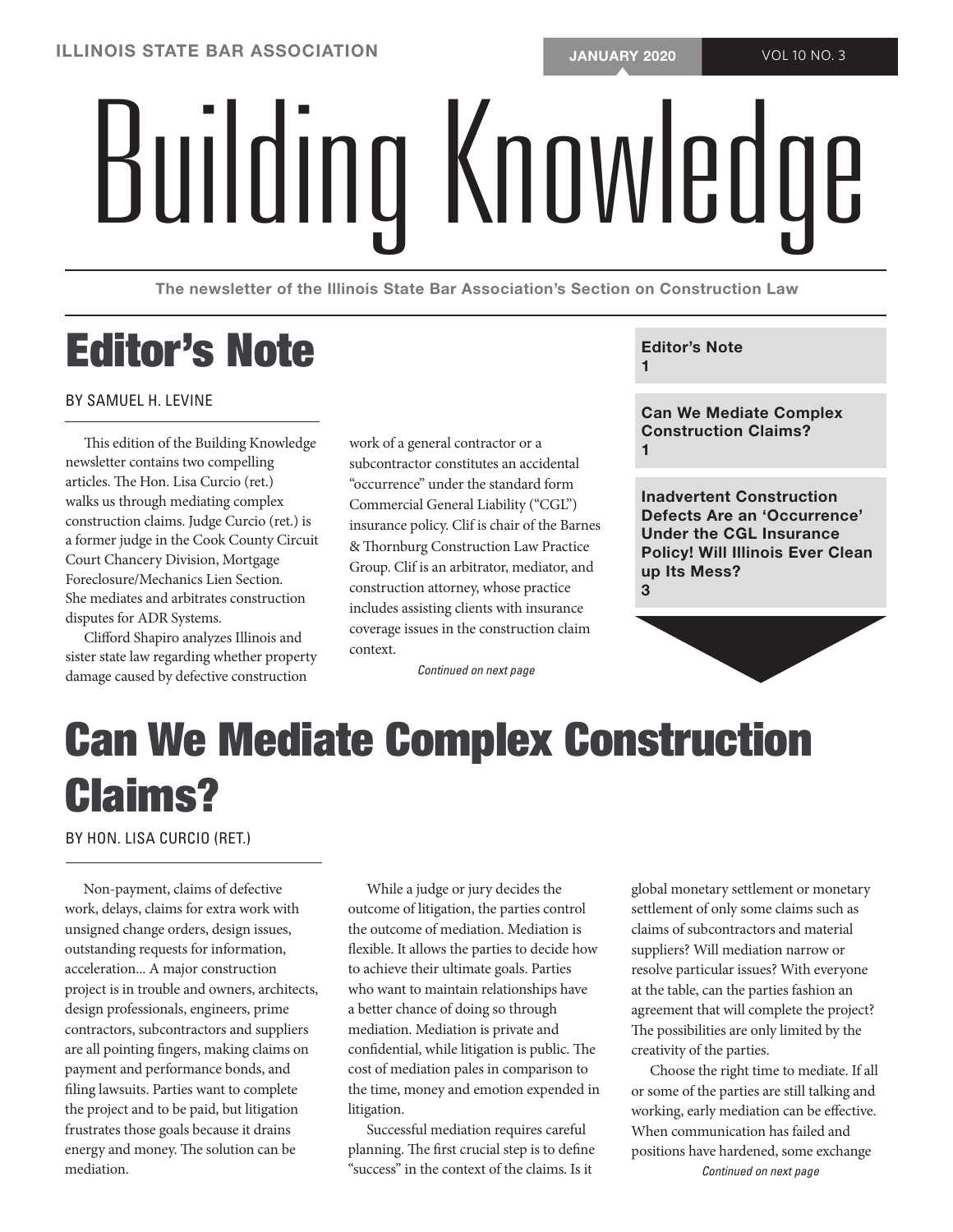# Editor's Note

CONTINUED FROM PAGE 1

Mark your calendars for March 13<sup>,</sup> 2020 for the ISBA Construction Law Section Construction Law Primer for New Attorneys and General Practioners. Attendees at the full day program will

learn about the construction process, construction contracts, the payment process, construction claims and much more. Check the ISBA CLE page for additional details. $\blacksquare$ 

# Can We Mediate Complex Construction Claims?

CONTINUED FROM PAGE 1

of documents and even expert assessments might be required to successfully move forward.

Choose the right mediator. Mediating a complex construction case requires knowledge of the industry and the typical (insofar as "typical" exists) progression of a major project. The mediator should understand not just contract law, but construction law. The mediator's personality and "style" can contribute to success or failure. Sometimes cases settle days or weeks later. Will the mediator stay engaged? Consult with others in your firm and with colleagues and opponents for recommendations. If you are scheduling the mediation through an alternative dispute resolution company, discuss the case with case coordinators and managers to get their suggestions.

Schedule enough time. Complex cases, whether because there are many parties, many issues, or both, require more time. Consider scheduling subcontractor claims on one day and general contractor/owner claims on another. Parties who are aligned on issues can streamline the process by working together to present their claims. Avoid having party representatives feel their time is wasted coming to mediation and sitting for long hours without being heard.

Prepare! Work done before the mediation will make mediation more productive. Attorneys must put on the "counsellor hat" to educate clients about the processes, the costs, and the risks of litigation and of mediation to allow

the parties to make informed business decisions. Even the most experienced and sophisticated clients need an objective evaluation of the case. Honest discussion of potential problems with the claim is essential to achieving the clients' goals.

Conduct pre-mediation conferences with the mediator either in person or by telephone. There should be at least one call or meeting involving all counsel for an overview of the status of the litigation and of the claims and the issues. It assists the mediator to understand the present relationships of the parties, the settlement status, and the issues parties see as particular barriers to settlement. Then, since there is no such thing as an *ex parte* communication in mediation, the mediator and parties can plan separate conferences to discuss issues particular to one party or that the attorneys want to keep confidential.

Written submissions might be the most important pre-mediation work. They should outline the parties' claims and theories. Concisely articulate the legal and factual support for the claims to educate the mediator. Itemize potential damages. Make a clear demand. Include documents that illustrate and support claims and damages. The submissions should be shared with all parties so everyone can realistically evaluate the claims and risks and engage in effective negotiation. If there is information that is truly confidential but might be useful to the mediator during the mediation, it can be submitted separately for the mediator's eyes only.

# Building Knowledge

This is the newsletter of the ISBA's Section on Construction Law. Section newsletters are free to section members and published at least four times per year. Section membership dues are \$30 per year.

To subscribe, visit www.isba.org/ sections or call 217-525-1760.

#### **OFFICE**

ILLINOIS BAR CENTER 424 S. SECOND STREET SPRINGFIELD, IL 62701 PHONES: 217-525-1760 OR 800-252-8908 WWW.ISBA.ORG

#### EDITORS

Samuel H. Levine Margery Newman

PUBLICATIONS MANAGER Sara Anderson

sanderson@isba.org

#### CONSTRUCTION LAW SECTION **COUNCIL**

Paul LS Peterson, Chair Justin L. Weisberg, Vice-Chair Steven D. Mroczkowski, Secretary Michael J. Hanahan, Ex-Officio David T. Arena, CLE Coordinator Brienne Michelle Ademite Berscheid Bruce S. Bonczyk Geoffrey A. Bryce Hon. Lisa R. Curcio, Ret. James M. Dash Kenneth E. Davies Emily Ann Hansen Nathan B. Hinch Erin E. Krejci Samuel H. Levine, Newsletter Editor John Morse Margery Newman, Newsletter Editor Randall S. Rapp Eric Louis Singer Lawrence O. Taliana Howard M. Turner Stanley N. Wasser Adam B. Whiteman Melissa L. Burkholder, Staff Liaison

DISCLAIMER: This newsletter is for subscribers' personal use only; redistribution is prohibited. Copyright Illinois State Bar Association. Statements or expressions of opinion appearing herein are those of the authors and not necessarily those of the Association or Editors, and likewise the publication of any advertisement is not to be construed as an endorsement of the product or service offered unless it is specifically stated in the ad that there is such approval or endorsement.

Articles are prepared as an educational service to members of ISBA. They should not be relied upon as a substitute for individual legal research.

The articles in this newsletter are not intended to be used and may not be relied on for penalty avoidance.

Postmaster: Please send address changes to the Illinois State Bar Association, 424 S. 2nd St., Springfield, IL 62701-1779.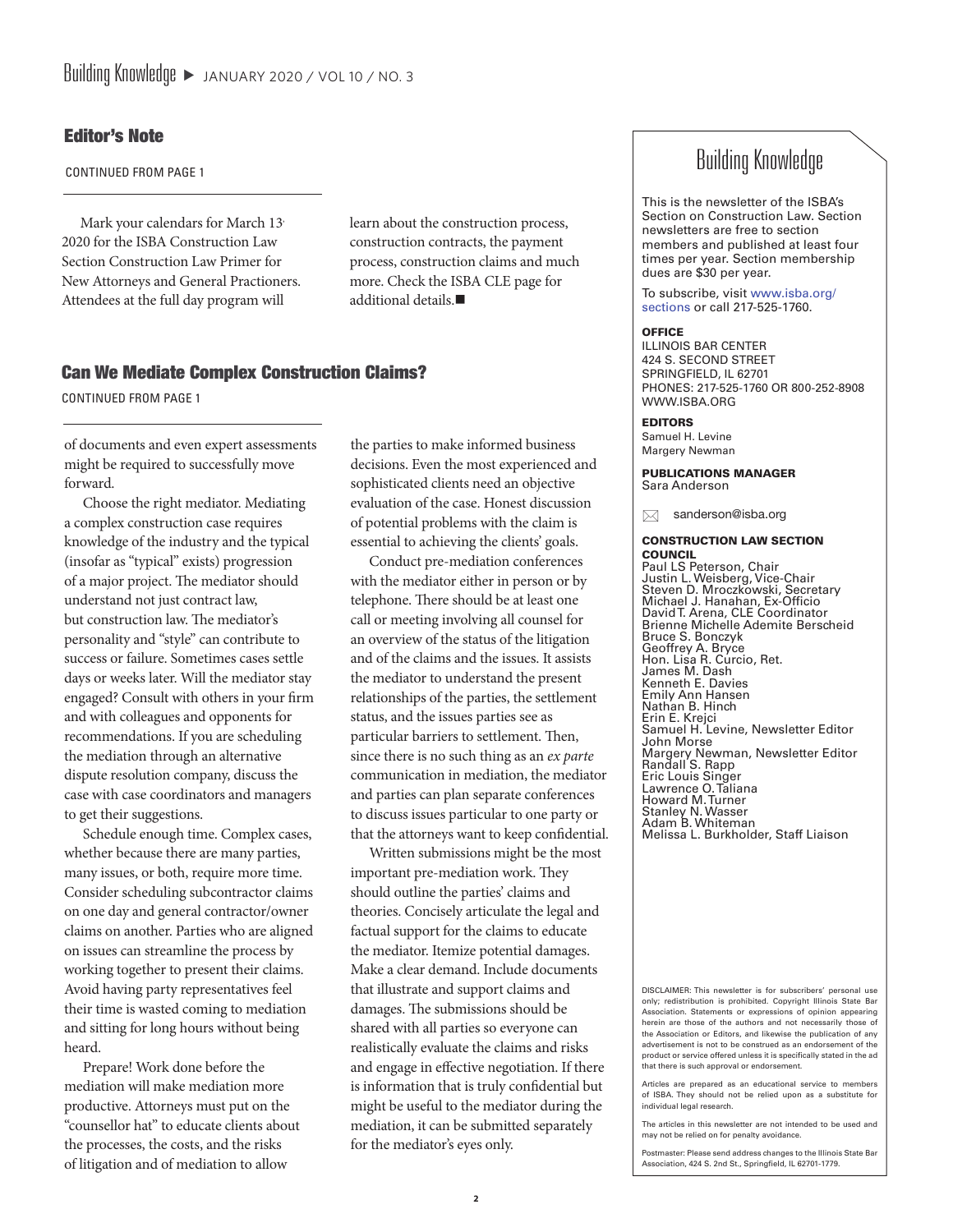No matter what the objective, client representatives with authority to decide and to bind must attend the mediation. Mediation without the physical presence of those representatives is almost always an effort in futility. Others with particular knowledge of the issues can also contribute to resolution. These might be non-party witnesses or experts.

Will opening comments help or hurt? Opening comments should educate, not alienate. Presentations by experts to neutrally explain differences on complex issues can assist the parties and the mediator to understand the nuances of the case. Adversarial statements by attorneys lead to anger that then must be defused before

meaningful discussions can begin.

Creative thinking is important in all mediation, but especially so in multi-party, multi-issue construction cases. Some claims will require monetary settlement. Others might require reworking relationships or contracts so a project can move forward. An open mind is the best tool in the belt when it comes to mediation.

Last, but absolutely not least, when you reach agreement do not leave until there is a signed Memorandum of Understanding of the material terms. Bring your laptop with a pre-drafted agreement shell and fill in the blanks when the agreement is made. The extra few minutes spent getting a signed agreement assures that everyone knows and

acknowledges the settlement terms. In the worst case scenario that someone goes back to the office and has second thoughts, your signed agreement is the best evidence for the court to enforce the settlement.

Complex construction claims can be resolved or narrowed through mediation. Once defined, success is achieved through preparation, honest analysis of the issues, and commitment to the process. The parties decide the outcome. Time, and money are saved. Get your clients out of the courtroom and back to work—mediate! $\blacksquare$ 

# Inadvertent Construction Defects Are an 'Occurrence' Under the CGL Insurance Policy! Will Illinois Ever Clean up Its Mess?

BY CLIFFORD J. SHAPIRO

Whether property damage caused by defective construction work constitutes an accidental "occurrence" under the standard form Commercial General Liability ("CGL") insurance policy is now highly dependent on which state's law applies. Determining which state's law applies to a particular construction defect claim is therefore critical and often outcome determinative. This article provides a 50 state survey of the occurrence issue and discusses some of the correct and the incorrect ways that courts are currently addressing this issue. The article focuses on the failed state of the law in Illinois, a state that continues to use an incorrect and outdated analysis to determine whether construction defects constitute an "occurrence" under the CGL insurance policy.

The current status of each's state's law can be found in the Barnes & Thornburg Construction Law Practice Group's 50 state survey of the "occurrence" issue, which can be found here: https://www.btlaw.com/ insights/publications/insurance-coveragefor-construction-defects-2018-50-statesurvey.

A majority of jurisdictions find that defective or faulty workmanship can constitute an "occurrence" under the modern day CGL insurance policy. Generally, these jurisdictions find that defective construction work that occurs unintentionally is a fortuitous "accident," and therefore an "occurrence" within the meaning of the coverage grant in the CGL policy, or they find that unintentional defective work can constitute an accidental "occurrence" if the defective work causes property damage to something other than the defective work itself. In all of these jurisdictions, a policyholder can potentially trigger coverage for a construction defect claim, assuming other terms and exclusions in the policy do

not apply to bar coverage.

A minority of jurisdictions still hold that construction defect claims do not, and cannot, give rise to an accidental "occurrence" within the meaning of the CGL insurance policy, and therefore refuse to provide any coverage at all for construction defect claims. This is the situation in Illinois, and frankly the law in Illinois needs to be corrected.

# Understanding 'Occurrence' Under the CGL Policy

The modern day CGL insurance policy contains two key parts, namely, the coverage grant and the policy exclusions. The coverage grant broadly provides insurance coverage up to the policy limits for amounts the policyholder becomes legally obligated to pay because of "property damage" caused by an accidental "occurrence." The CGL policy then narrows and defines the actual scope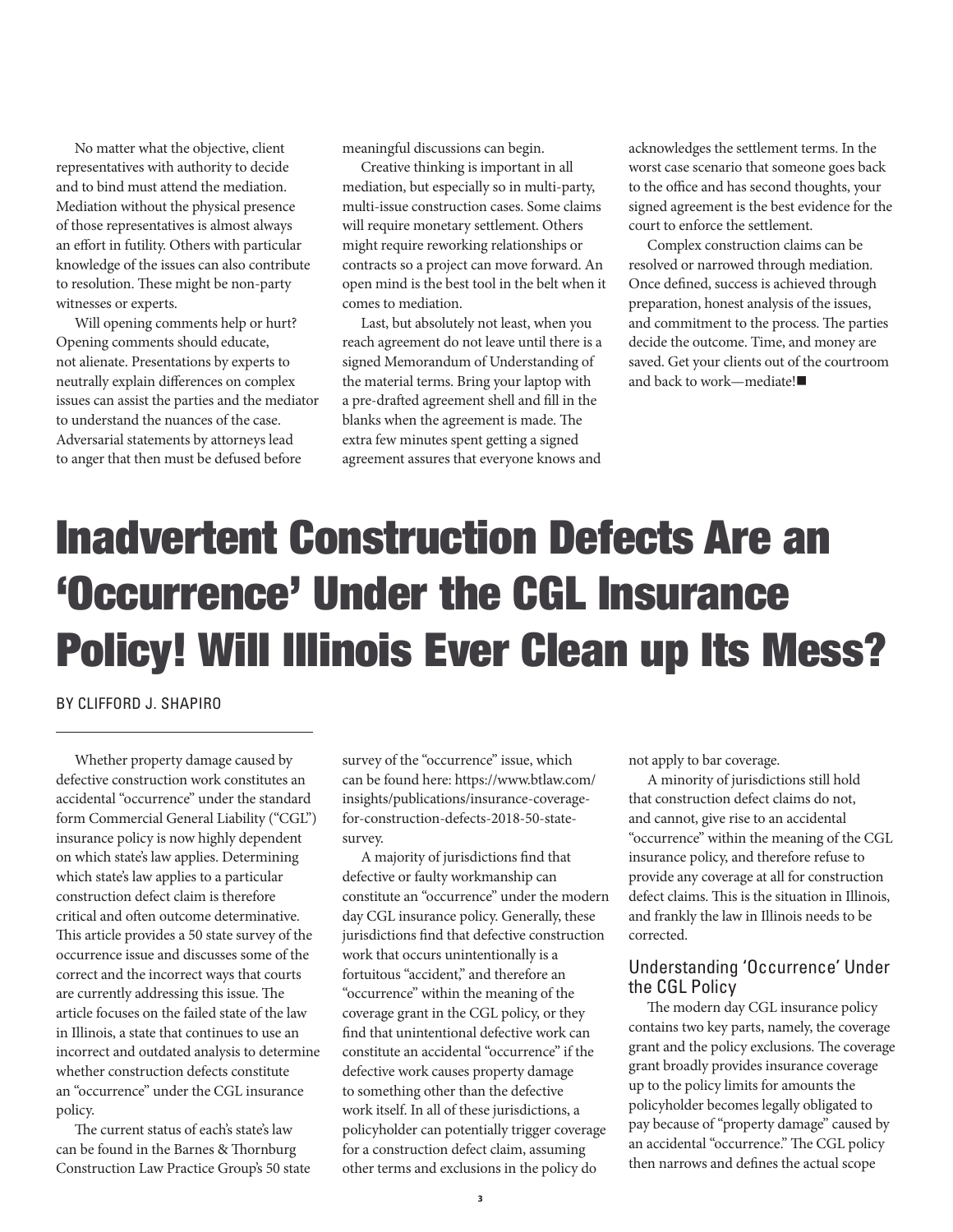of insurance coverage for a particular claim through the many policy exclusions.

The correct legal analysis recognizes that there is an accidental "occurrence" under the CGL policy coverage grant when a claim alleges that a general contractor and/or a subcontractor caused property damage by accidentally (not intentionally) performing faulty construction work. Whether or not coverage exists for the claim is then determined by examining the various construction-specific policy exclusions that may apply to the particular situation.

The correct legal analysis examines the kind of property damage at issue only as required by the analysis of the policy exclusions, and not to determine in the first instance if the claim involves an accidental "occurrence." This is a very important difference. A threshold finding of no "occurrence" is an absolute bar to coverage, which means there is no possibility of coverage and therefore no duty to defend the policyholder against the claim. On the other hand, a finding that the claim involves an accidental "occurrence" then requires analysis of the claim under the policy exclusions. This often leads to a finding that there is at least potential coverage for part of the claim, the insurance company is therefore required to provide its policyholder with a defense at the carrier's cost. As a result, the applicable law regarding the "occurrence" issue can, and often does, dramatically affect the policyholder's financial posture for a construction defect claim.

# The Important 'Your Work' Exclusion

A policyholder is more likely to have coverage in jurisdictions that recognize construction defects can be an "occurrence" and properly examine the applicable policy exclusions. For example, in the completed operations context, the "your work" exclusion generally applies to bar coverage for the cost to repair or replace property damage caused by the work of the policyholder, but it also has a specific "subcontractor exception" that does *not* bar coverage for property damage arising out of the work of the policyholder's subcontractors. Thus, in a jurisdiction that recognizes that construction defects can

be an accidental "occurrence," a general contractor generally will have coverage for property damage caused by the work of its subcontractors.

While a *subcontractor* does not have the benefit of the subcontractor exception in the "your work" exclusion, a subcontractor can still have coverage under the correct analysis of the CGL policy if its work causes property damage to other work (i.e., property damage outside of the sub's own scope of work). The reason for this is *not* that the claim alleges an accidental "occurrence" because there is damage to other work. Rather, the correct conclusion is based on the "your work" exclusion, which generally excludes coverage for the cost to repair or replace the policyholder's own defective work, but does *not* exclude the cost to repair or replace damage to other work.

### Illinois Courts Get It Wrong

The legal framework used by the Illinois courts is fundamentally flawed. In fact, it fails to apply the terms of the CGL insurance policy as intended by the insurance companies themselves.

Illinois decisions currently hold (incorrectly) that inadvertent construction defects cannot be an "occurrence" unless the defective work causes property damage to something other than the "project," "building" or "structure." Most, but not all, of these decisions address the coverage question in situations where the policy holder was a general contractor. The cases find that there can never be an "occurrence" -- and that there is therefore no insurance coverage at all for the claim -- if the alleged property damage was to any property within the general contractor's scope of work. Because the general contractor's scope of work usually includes construction of the entire building or project, this analysis finds that a CGL insurance policy provides no coverage at all to a general contractor for any claim that involves property damage to the building or project. This virtually eliminates insurance coverage for construction defect claims for general contractors. Under this analysis, there can only be insurance coverage if the claim includes property damage to something other than the project or building being constructed.

Among other things, this analysis fails to apply the "your work" exclusion as intended by the insurance contract. The correct legal analysis recognizes that there would be no reason to have an exclusion for property damage caused by the "work" of the policyholder if the "occurrence" requirement in the coverage grant did not allow any possible coverage for property damage caused by inadvertent construction defects in the first place. And there would certainly be no reason for the same exclusion to have an exception that specifically restores coverage for property damage caused by the policyholder's subcontractors if there never could have been an accidental "occurrence" within the meaning of the policy's coverage grant in the first place. In short, the Illinois analysis makes the "your work" exclusion essentially meaningless.

Unfortunately, the incorrect analysis is now very established in Illinois. For more than twenty years, Illinois appellate courts have repeatedly applied the incorrect analysis to deny insurance coverage for construction industry policyholders facing construction defect claims, and the Illinois Supreme Court has never decided the issue. Illinois appellate court cases continue to hold that there can never be an "occurrence" if the policyholder is a general contractor and the alleged damage was to *any* part of the project or building itself. As a result, Illinois decisions continue incorrectly to collapse what should be a second and separate analysis of coverage under the applicable policy exclusions (including the "your work" exclusion) into the initial threshold coverage determination of whether the claim involves an accidental "occurrence."

Illinois decisions also continue to disregard or fail to apply the well accepted requirement that an insurance policy must be read and interpreted as a whole. Instead of applying the "your work" exclusion as intended, Illinois decisions often simply state that the legal analysis does need to even consider the "your work" exclusion. The decisions find that construction defect claims for property damage within the policyholder's scope of work are simply not sufficiently "fortuitous" or "accidental" to constitute an "occurrence." This reasoning is